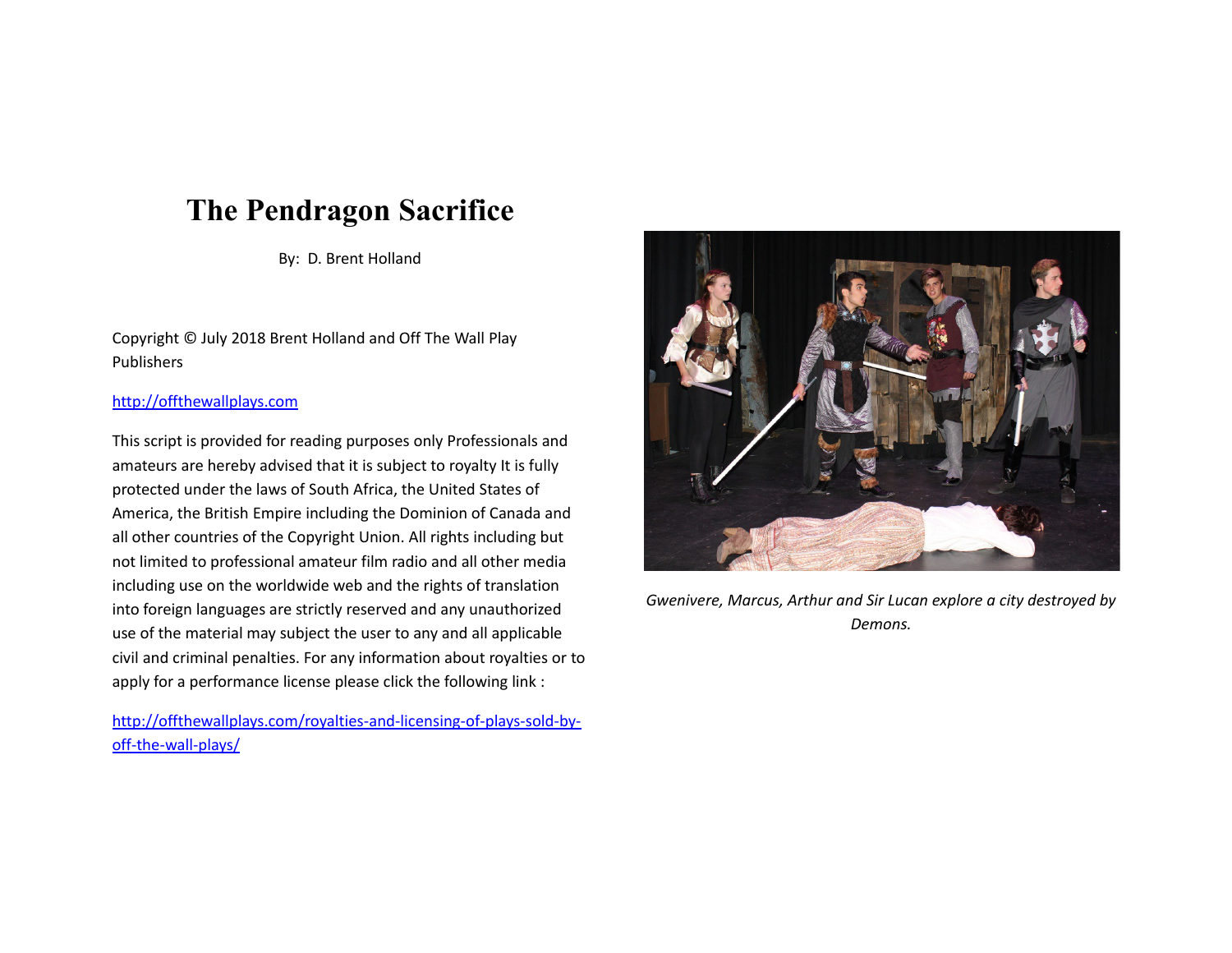## *Cast List:*

**Marcus Pendragon:** Arthur's older brother, heir to the throne and a natural leader.

**Arthur Pendragon:** Early 20's, noble and earnest.

**Gwenivere De Lioness**: Marcus' fiancé. Noble born but a trained fighter.

**Merlin:** A studied mage, who is a father figure to Arthur.

**Gareth**: An accomplished military leader.

**Sir Lucan**: Charming, young and a famed poet and swordsman.

**Ridleigh**: Feminine travel partner of Bors du Ausment and deadly with bow and sword.

**Bors Du Ausment**: A powerful figure, very masculine.

**Seductresses 1-3**: Servants of the Lord of Darkness

**Demons 1-5**: Slayers, in service to the Lord of Darkness.

**Lord of the Portal**: The keeper of the portal.

**Survivors 1-3**: Survivors of the destroyed village.

*This show was produced by E.A. Laney High School in October of 2014. It was our competition piece and won awards for best fight choreography, Outstanding Director, and best actress (Laura Broadley as Gwenivere)* 

# *The original cast is as follows*:

| Marcus Pendragon: Daniel Stinson |                                   |
|----------------------------------|-----------------------------------|
| <b>Arthur Pendragon:</b>         | <b>Austin Soles</b>               |
| Gwenivere:                       | Laura Broadley                    |
| Merlin:                          | J.T. Davis                        |
| Gareth:                          | Roger Manypenny                   |
| Sir Lucan:                       | Sean Perkins                      |
| <b>Bors Du Ausment:</b>          | Zavier Taylor                     |
| Ridleigh:                        | Sarah Dillon                      |
| Seductress 1:                    | Erin Bergmann                     |
| <b>Seductress 2:</b>             | Makayla Jackson                   |
| <b>Seductress 3:</b>             | <b>Allie Simmons</b>              |
| Demons:                          | Windy Daniels, Constance Leedham, |
|                                  | Danielle Harris, Phebe Crawshaw,  |
|                                  | <b>Abby Brinks</b>                |
| <b>Lord of Darkness:</b>         | Sam Weaver                        |
|                                  |                                   |

*(A dim light on Merlin)*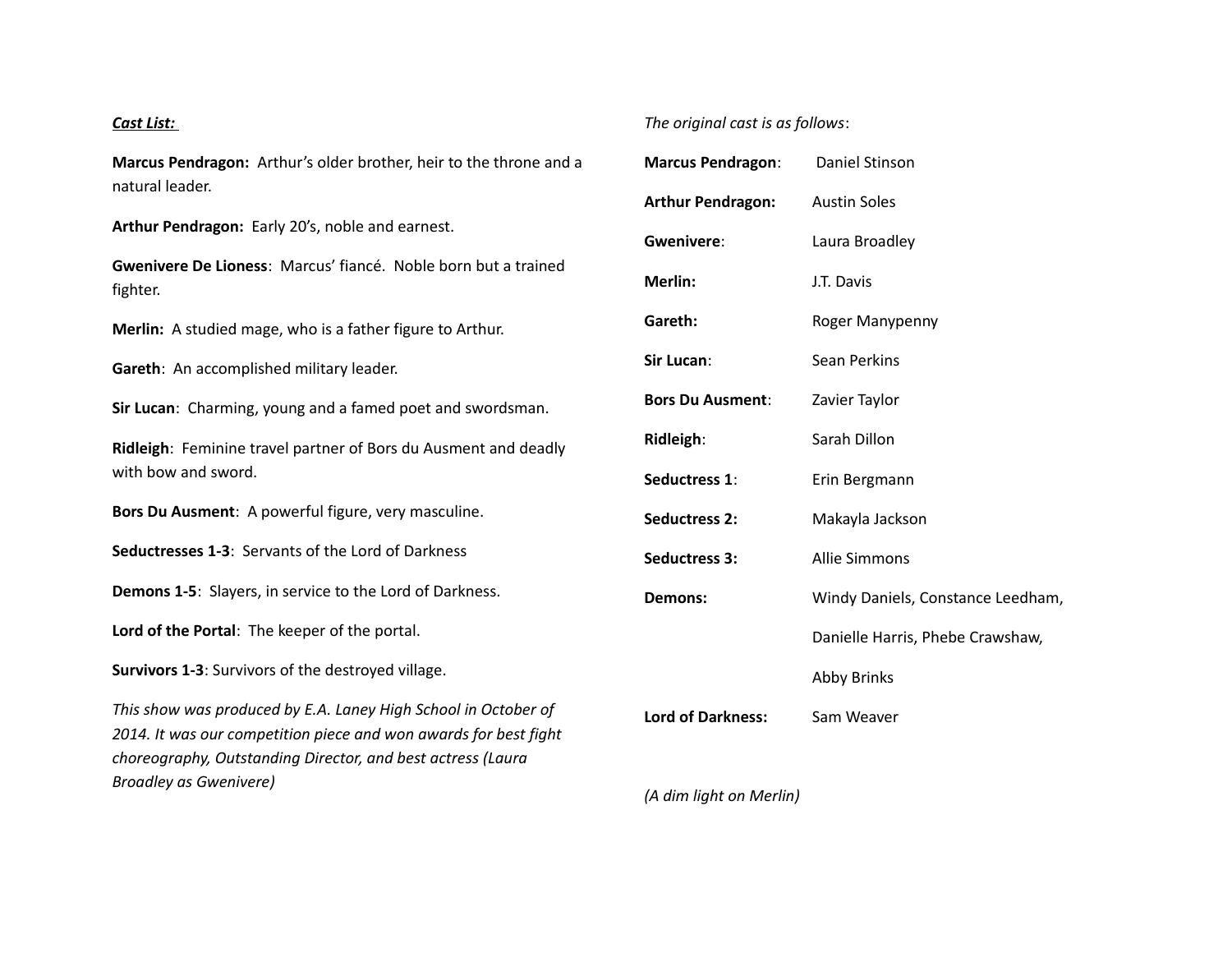**Merlin:** They were chosen by heart, in which only I could have truly judged them. For the choice came down to me to pick from those who were larger than life, the heroes, if you will, of this age to represent all men in a conflict. Failure would end in the destruction of our world and individual failure would mean death for those chosen, or worse. It was with a heavy heart that I made my selection.

*(The lights come on to find Merlin at a desk, he is writing in a book.)*

**Merlin:** I chose Sir Gareth. (*Spotlight on Gareth)* His bravery was beyond question and he was already an accomplished military tactician. Gareth was a soldier and reliable. Also, Sir Lucan from house Benivere. *(Spotlight on Lucan)* Since childhood he has been well loved by the people and is equally brilliant as a poet, bard and as swordsman. From the North I chose Ridleigh the Night Raven, (*Spotlight on Ridleigh)* who was legendary with her bow and bore an indomitable spirit. Bors Du Ausment *(Spotlight on Bors)* I also chose, for his heart yearns to prove it's worth. I knew that he would rise to this occasion and perform at his best.

#### *(Arthur enters)*

**Arthur**: (*with respect)* I believe they have all arrived, you told me to inform you when we were all gathered.

**Merlin:** Yes, Arthur. Thank you, I will be with you all as soon as I have written these last thoughts down.

**Arthur:** I will inform them that you will soon be with us.

**Merlin:** Thank you. (*Arthur leaves…as he does Merlin looks at him as a father watches his son)* I chose Lord Arthur, although it has pained me to do so. Arthur has a spirit which could make him the fairest and most just king in the history of Brittain, that is, if he had been born first and was destined for the throne. Lady Gwenivere and Lord Marcus Winterhaven round out the seven. The young Lord of Winterhaven's fame is without measure. Whether on the back of a mount in a tournament, or at a dinner with men, Lord Marcus commands a presence that is so tangible that it moves men to do great things. He is truly a great man, but he knows this very well. Arthur, his half brother and childhood friend loves him well and will follow him. So too will his betrothed of two seasons, Lady Gwenivere. Her love, and council, along with that of Lord Arthur can temper the blood that some time rises in the young Lord. *(he stops writing)*

**Merlin**: (*To himself as thunder rumbles)* There is so little time.

*(Merlin joins an assembly of the seven previously introduced characters. They are eating, some are at a table, others are not. Sir Lucan is entertaining part of the crowd with a song. All conversation stops when they see Merlin enter. Marcus is the first to regain his voice. As he starts to speak, thunder rumbles.)*

**Marcus**: (*plainly)* It is getting worse.

**Merlin**: I know.

**Gareth:** Is this why you gathered us here?

**Lucan**: (*Lost*) Wait, what are we talking about?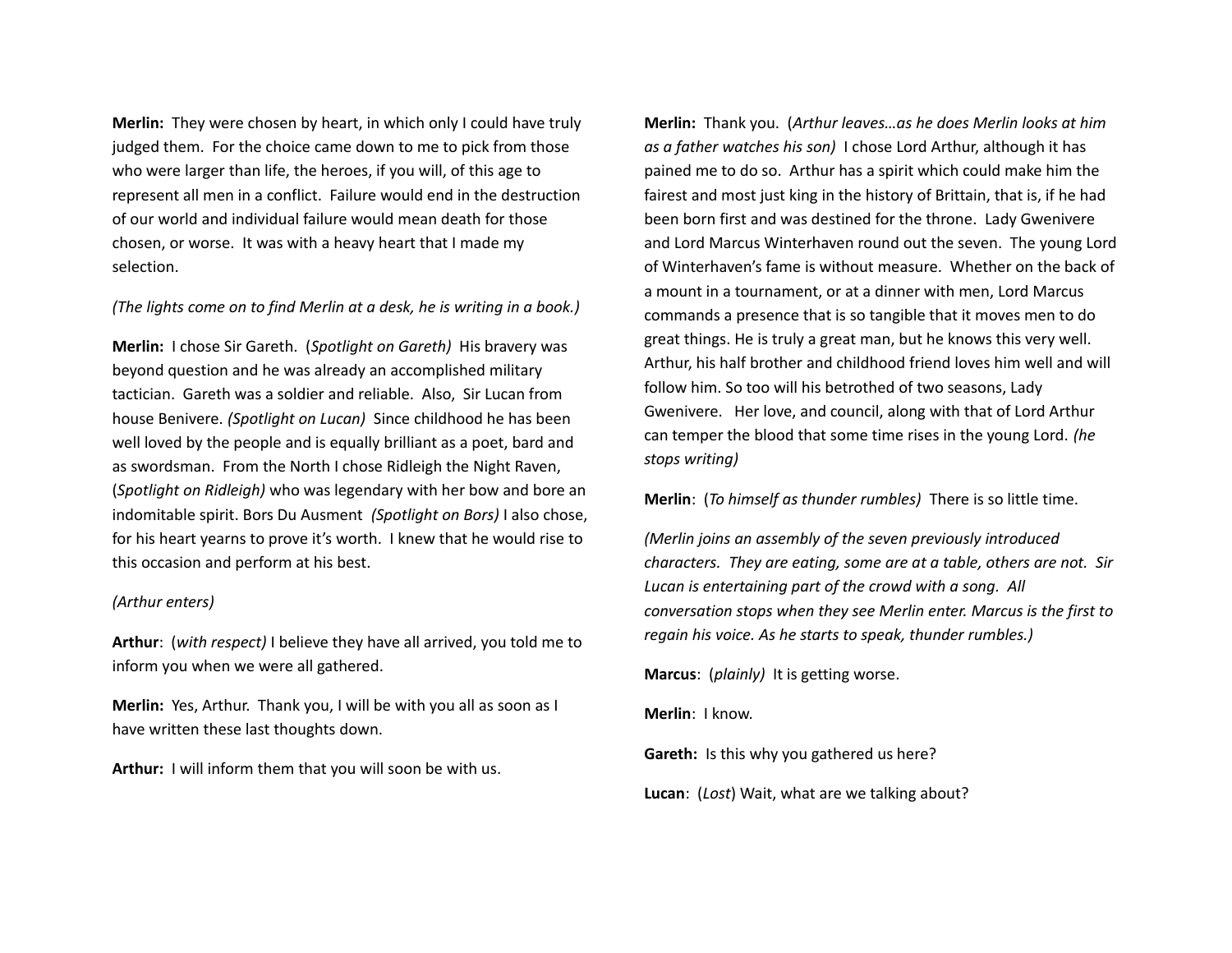**Marcus:** Do you know the source?

**Gareth:** (*overlapping*) Is there a source?

**Gwenivere:** *(overlapping*) How long have you known?

**Merlin:** *(Impatient*) Silence! If you allow me to explain, I am sure I will answer all of your questions.

**Bors**: You have kept us waiting for hours. Bors Du Ausment is not a patient man.

**Merlin:** I will have to beg your pardon and thank you for you generous patience.

**Bors** (*haughtily*) Bors Du Ausment is not a generous man.

**Lucan**: (*to Ridleigh*) I thought *he* was Bors du Ausment.

**Arthur**: Shhh!

**Lucan**: (*whispering)* Seriously… Who is this guy, is he Bors' squire?

**Ridleigh:** (*laughing softly*) Some men become so fond of the stories they hear about themselves that they speak this way in order to make the bards work that much easier!

(*Arthur and Lucan laugh until thunder booms again. The atmosphere sobers)*

**Merlin**: (*Impatient*) If you are quite finished, there are things we must discuss and decide this in the immediate. Everyone you have ever loved may live or perish based on what happens this very night.

**Arthur**: (*sincerely*) We apologize Lord Mage. Please continue.

**Merlin**: (*appeased*) Thank you. Your agreement to meet with me here under such short notice is appreciated. I had wished that Sir Radimir and Lord Cloves were able to join this conclave, but time is too short and their journey too long. Lord Marcus, it is indeed getting worse.

**Bors:** What is getting worse?

**Merlin:** *(Thinking*) Ah, where to begin? I guess it would start with the storm of last summer.

**Arthur**: The one that lasted greater than a fortnight.

**Merlin:** Of course. It covered the entire land, and I believe that was when the fabric, so to speak, was rent.

**Ridleigh**: You speak in riddles…

**Lucan:** (*muttering*) To bad he doesn't speak in verse.

*(all shoot Lucan a look…he ignores it*.)

**Lucan:** Or in rhymes…

(*the looks harden further)*

**Merlin**: They are not riddles, and don't judge Sir Lucan too harshly… his demeanor and ability to smile in the darkest hours is a noble feature. But, back to the task at hand. Yes, last summer I believe was the start. Although I did not become suspicious until autumn. As Arthur well knows, I have spent the best part of the last year in study, and visiting the great libraries.

**Gareth**: And your conclusion?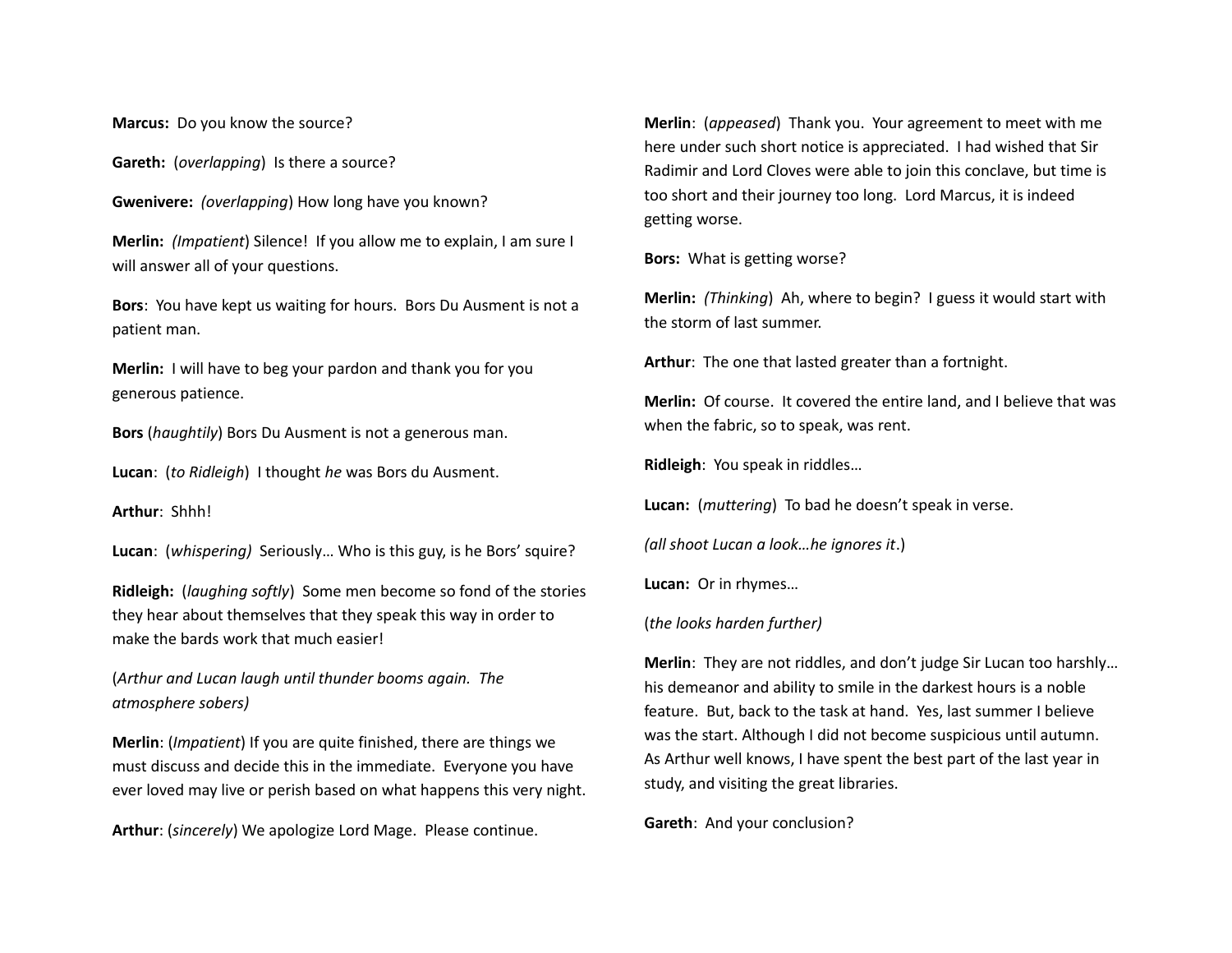**Merlin:** Nothing that I am going to say can be absolute fact, although I believe I have the key points. According to everything I have read my belief is that our world has become torn.

#### **Ridleigh**: (*confused*) Torn?

**Merlin:** For lack of a better word, Lady Ridleigh. That tear, which probably was ushered in by the great storm has literally opened a bridge to another plane of existence…

**Ridleigh:** Another plane of existence…

**Merlin**: You see I am a man who believes what he sees with his own two eyes and despite the evidence to the contrary, I still have not come to terms with the fact that our world seems to be in direct contact with Hades itself.

**Lucan:** Hades?

**Arthur**: (*explaining*) Hell.

**Lucan:** *(duh.*) I know what Hades is.

**Arthur**: Then why did you ask?

**Lucan**: I didn't… I just said *(using a questioning tone*) Hades? As a sort of way to add to the moment… I don't know. Just continue.

**Merlin**: (*patiently)* Thank you. Yes, I suppose that hell is an apt description.

**Marcus:** There is a tear in our world that has opened into hell?

**Merlin**: As far as I can tell, yes. But it is more grave than just that. A tome I found in the great library of Bransworth detailed similar circumstances to what I have witnessed in our own time. Each time men were dispatched to close the rent only to have it re-appear in the next generation, but much worse. In these histories I found great details of three different cataclysms.

**Gwenivere**: So this has happened before.

**Merlin**: Many times. I believe.

**Lucan**: There are stories… I've told them. I think we all know them… about the great earthquake. That's what you mean by the Cataclysm right?

**Merlin:** (*explaining)* Yes, Sir Lucan. That is correct. For several hundreds of years I can find nothing, but here in my own library I found a book written by my own great grandfather and in it he describes being sent as a part of an envoy on a very similar quest. I had read it before and thought that it was a tale meant to scare children, but upon reading it again I have concluded that it may be truth. The details of the quest are horrifying and in the end, although it is not said outright, I believe that they failed.

**Gareth:** When was this exactly?

**Merlin:** I know what you are thinking Sir Gareth and you are correct. It was almost 90 years back and coincided with the earthquakes that destroyed such a large part of this continent that the ruins of the lost cities can still be seen.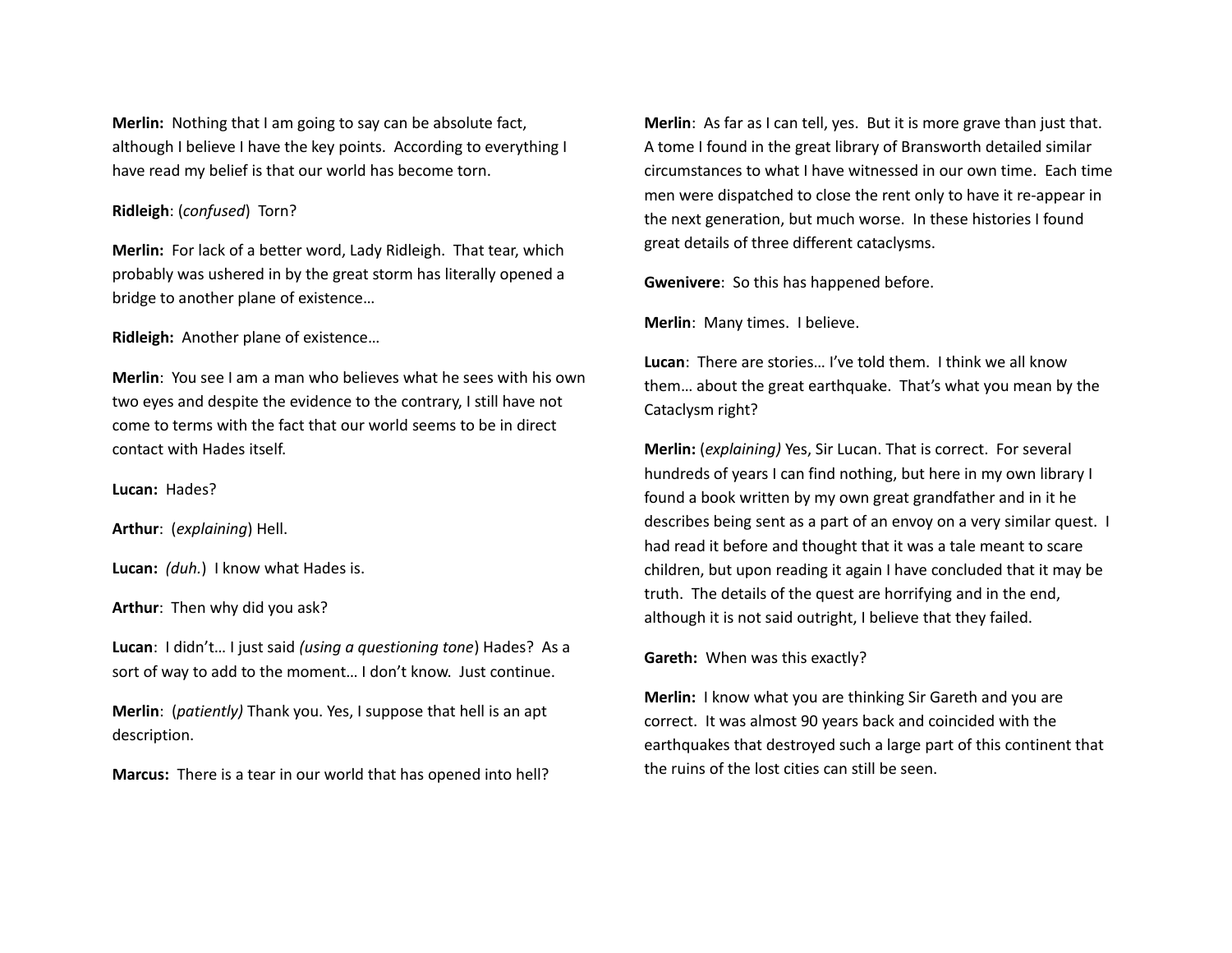**Marcus**: You mentioned a quest…that your great grandfather set out with a group.

**Merlin:** Yes. That is why I summoned you here.

**Lucan:** (*groaning)* I knew he was going to say that.

**Merlin:** In the year before the upheaval there were reports of demons with unnatural powers destroying villages and devouring the men and women who lived there. Brave men and women fought these, but it was not enough. 90 years ago my great grandfather set out… just like was documented in each of the three histories I read, but in none of the three did the author claim victory.

**Arthur**: (*quizzically*) But if they had failed, wouldn't the rent have stayed open?

**Merlin:** Perhaps.

**Gwenivere**: Perhaps? How could that not be the case?

**Merlin**: I have speculated that the tear in our world is much like a woman giving birth. In each case, the men and women who sought to close the tear saw it with their own eyes but were unable to do anything to stop it. Most died, or worse.

**Lucan:** Worse… worse than Death? (*introspective*) Hard to imagine something worse than death… except maybe a really gruesome death.

**Merlin**: I will get to that. But I think now is the time for me to explain directly what I am asking each of you to do. It is up to you to accept or decline, but I believe whole heartedly that the seven I see before me could have the fate of the entire world in their hands.

**Arthur:** (*To Lucan*) No pressure there…

(*Merlin shoots Arthur a glance)*

**Merlin:** Lord Marcus, I would ask you to lead this group.

**Marcus:** Of course. Lead them where?

**Merlin**: About three days ride south of here, at the edge of the Everwhite mountains there is a village.

**Bors:** (*remembering*) I know this village, Riveredge. Bors has been there several times.

**Merlin:** Wonderful. If the village still stands it will be there that you must branch out and explore. I believe that the rent is in that immediate area… I am sure of it. There must be a cave, my grandfather mentions a cave.

**Bors**: What do you mean if it still stands?

**Merlin:** There have been reports of (*pause*) unnatural things again, and I am afraid that Riveredge would be on the battlefront.

**Gwenivere:** And you would like us to go with Lord Marcus.

**Bors**: Me, follow him? It is Bors who should be leading.

**Lucan:** Oh… Ok. (*to Ridleigh in reference to Bors)* I get it now.

**Marcus:** I don't think that's an option, The Mage wishes me to lead and I accept.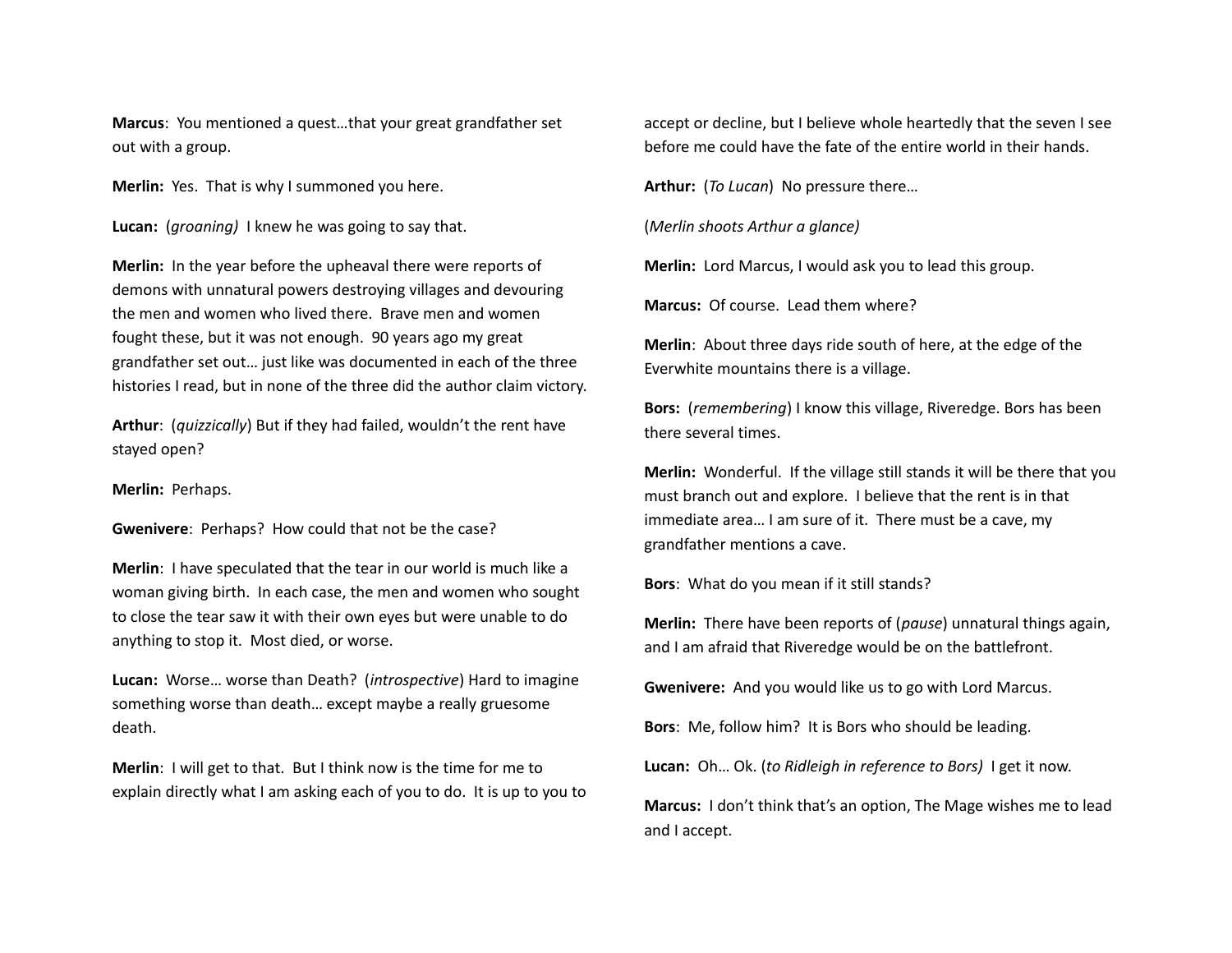### **Gareth:** *(impatiently*) When do we leave?

**Merlin**: Not so quickly Lord Gareth. Once you agree…once you enter the gateway, where ever you find it…there is no turning back. Once in, I feel certain that you will be attacked and you will be tested.

**Bors:** That is nothing! No man can defeat Bors!

**Merlin**: It is more than a matter of swords Bors De Ausment. My grandfather speaks of being tested and to fail that test was worse than death.

**Lucan:** There's that "worse than death" thing again.

**Merlin**: I can't be certain, but failure seems to do something to the one tested. It is like they cease to exist or have never existed. Memory fades quickly but in all accounts it is agreed that more entered than exited the gateway, but none of those who did not leave could be remembered. (*apologetically*) If that makes any sense…

**Ridleigh:** So what your saying is…

**Marcus:** That if we fail to close this tear, or fail in some other way, that it would be like we never were born.

**Merlin:** As far as I can tell, that would be accurate.

(*The gravity of the moment sets in)*

**Merlin:** No one should be forced into this, that is why I ask for volunteers.

**Marcus:** You asked me to lead, so I will lead.

**Arthur**: (*solemnly*) Where you go brother, I go as well.

*(at this Merlin seems saddened)* 

**Gwenivere:** (*to Marcus)* We are to be wed. You are not getting out of it that easily! I am in as well.

**Gareth**: If my sword is needed, I am here.

**Lucan**: Who wants to live forever anyways? (*he laughs)*

**Bors:** (*to Lucan*) I do not see humor in this. Bors De Ausment is no coward, Let us leave now.

**Ridleigh:** Guess that leaves me… sounds like a party I wouldn't want to miss. Count me in.

**Merlin:** In my heart I know that each of you will do your best.

**Bors**: Do you not travel with us?

**Merlin:** (*light heartedly*) No, my adventuring days are long in the past and frankly, I was never much of a warrior. I do have something to add to this quest though. If each of you would place your sword on the table here.

(*they look around curiously, but eventually all put their swords on the table. Bors' sword is much larger than the others)*

**Lucan:** Compensating for something there Bors?

*(the others laugh, except Marcus)*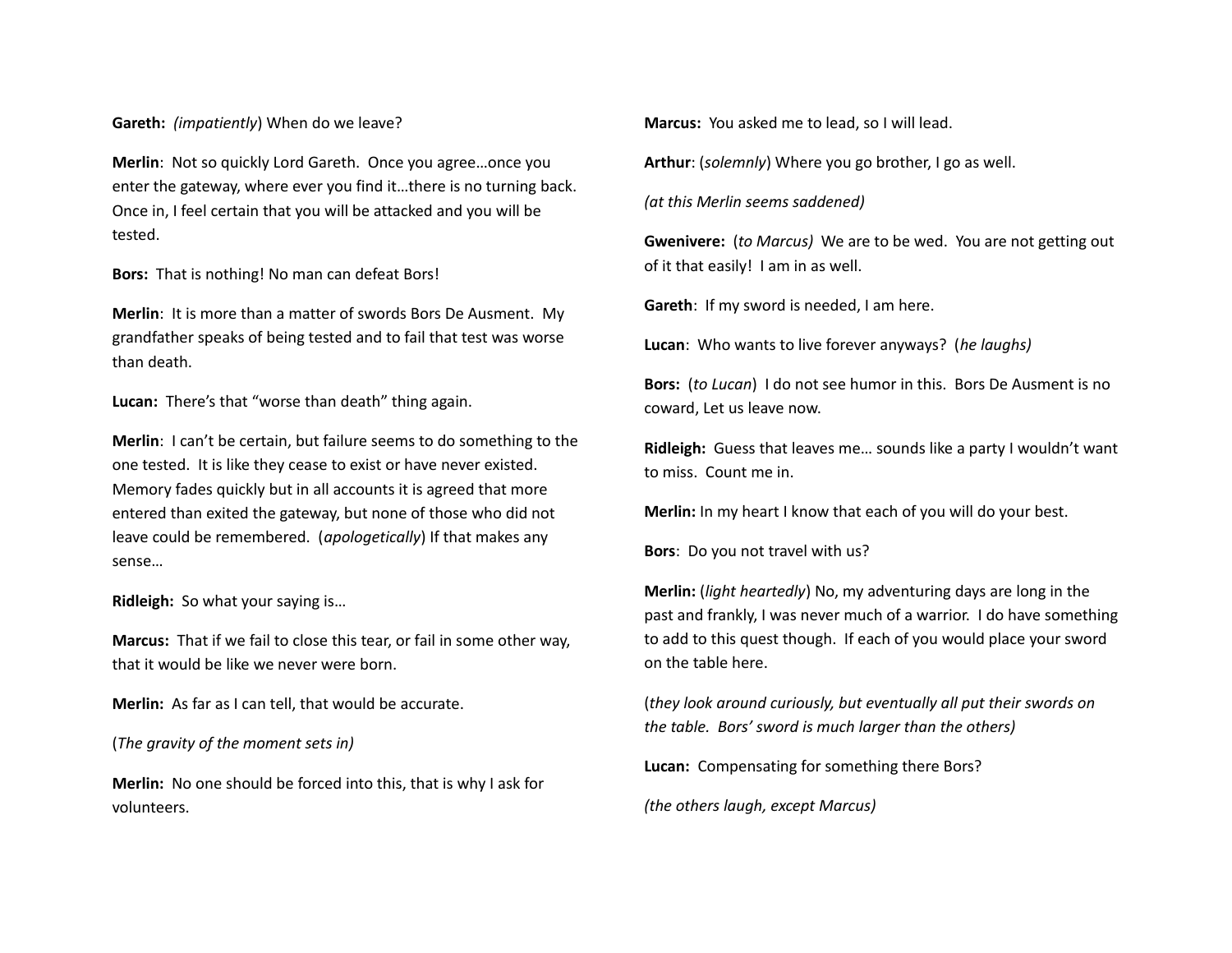**Bors**: (*exploding)* One more word from you and Bors de Ausment will use that sword to cut off that endlessly blathering set of lips and I will use them to clean the shite off of my boots!

(*there is a pause…everyone is stunned. Then raucous laughter)*

**Bors:** (*now joking…sort of*) That was not a jest.

**Merlin**: And on that note, I bless these weapons with a ward of righteousness. This spell, if you would call it such will make your weapons powerful against the evil of this world and the evil not of this world.

**Marcus:** (*astonished)* I didn't know you could do that.

**Merlin**: *(fatherly*) There are many things you do not know about me Lord Winterhaven. Pick up your weapon.

#### (*they do so)*

**Merlin**: In my old age I have to believe that all done for good will come of good in the end. Be strong of heart and stand tall when tested. You will be victorious where many others have failed.

**Marcus**: Unless there are more questions for the Mage, I would recommend that each of you get some rest. We leave at daybreak.

**Gwenivere:** *(objecting*) There are so many questions…

**Merlin**: and so few answers. My dear, I wish I had more to tell you.

**Gareth:** (*matter of factly*) daybreak it is then. Until the morrow. (*he leaves)*

*(Bors, Ridleigh, Lucan, Gwenivere and Marcus leave as well, each muttering parting words. Gwenivere and Marcus embrace before leaving. Only Arthur and Merlin remain)*

**Arthur**: Are you sure you will not travel with us?

**Merlin***: (sadly)* This is the hardest decision I have ever had to make, but alas no. Although I pray for your success, I must be here in the case of failure.

**Arthur:** Is failure even an option?

**Merlin:** This time I think not, but I can not be certain. But if you fail and another cataclysm befalls us, then someone must remain to write the history, to instruct those who follow us on our mistakes.

**Arthur:** Do you think we have a chance?

**Merlin**: Lord Marcus is a capable leader, and the company is representative of the best our kingdom has to offer.

**Arthur:** (*pointedly)* You didn't answer the question.

**Merlin:** *(fatherly*) If I thought the mission doomed, I wouldn't allow you to go. Selfish as it may be, the fact you were practically raised in the walls of this castle, in my home… it would be too much. The fact that I am sending you should be evidence enough that I firmly believe that you will be successful.

#### (*Black Out)*

*(In Riveredge… the city is in ruin. Bodies lie strewn around. The Carnage is fresh. Gareth, Lucan and Marcus are on stage.)*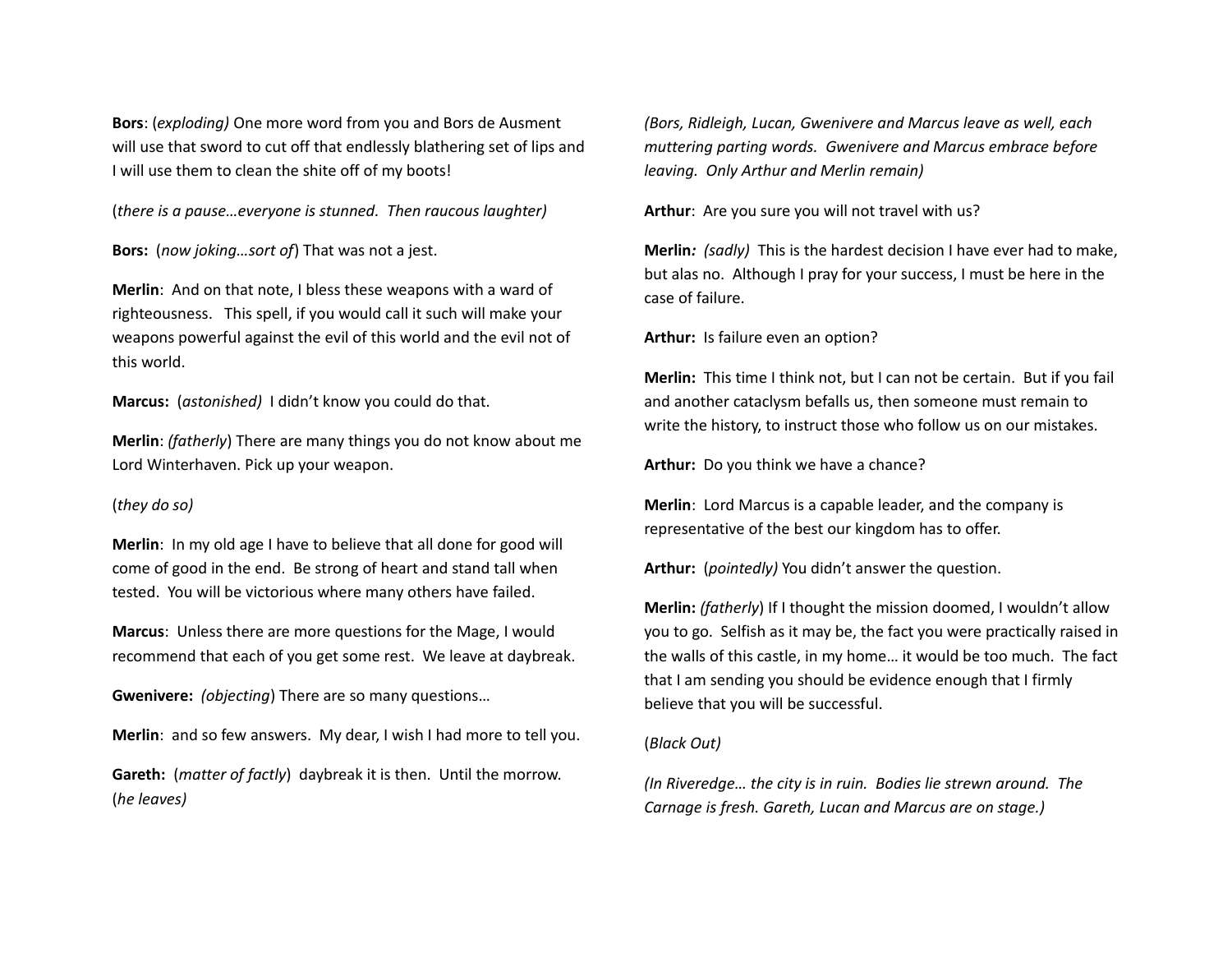**Gareth**: It looks like the last of the action took place here. They fortified on that battlement there *(he points)* but it didn't last. Looking at the wounds… we couldn't have missed this by more than a day.

**Marcus**: This is worse than I thought. These people…

**Gareth:** *(disgusted*) Seem to have been chewed on.

**Lucan**: What could have done this?

**Marcus:** I'm not even sure Merlin knows.

**Gareth:** (*still observing*) I don't see a single fallen enemy.

**Marcus**: (*looking around*) Nor do I. Did they fail to slay a single foe?

**Lucan:** Or did they enemy collect their dead?

*(A short silence… followed by a hideous scream which is not human)*

**Lucan:** (*anxious*) What was that?

**Marcus:** We are not alone.

**Gareth:** (*quickly*) The others. Gwenivere and Arthur are still at the western gate… Bors and Ridleigh are scouting ahead.

### (*Another unnatural scream.)*

**Marcus**: Lucan… Go get my brother and Gwenivere and bring them there. Gareth, collect the others and do the same. If there are more of these (*pause)* things around then I want us together.

**Lucan:** Do we meet here?

**Gareth**: If we are up for a fight, I would recommend what is left of that battlement over there. (*he points)*

**Marcus:** I will do what I can to build up the defenses. Get back swiftly.

*(Lucan and Gareth leave… another unnatural scream. Marcus busies himself preparing defenses. After several moments a demon like creature swoops onto stage, falls upon the first available corpse and starts eating)*

**Marcus**: (*seeing the demon*) Stop! I cannot allow you devour the remains of a man who died in battle.

(*The demon notices and then immediately runs to attack Marcus, who draws his sword. The demon has a weapon to match and the two battle. As Marcus strikes the killing blow the lights go out. When they return, the demon is gone.)*

**Marcus**: (*astonished)* Gone.

*(Arthur, Gwenivere, Lucan and three survivors from the village run on stage)*

**Arthur**: *(To Marcus*) You heard the scream.

**Marcus:** I just killed one. It was just here! As I stuck my sword in, it just…

**Lucan:** (*Excitedly*) What did it look like?

**Marcus:** It was in black, it's sword…